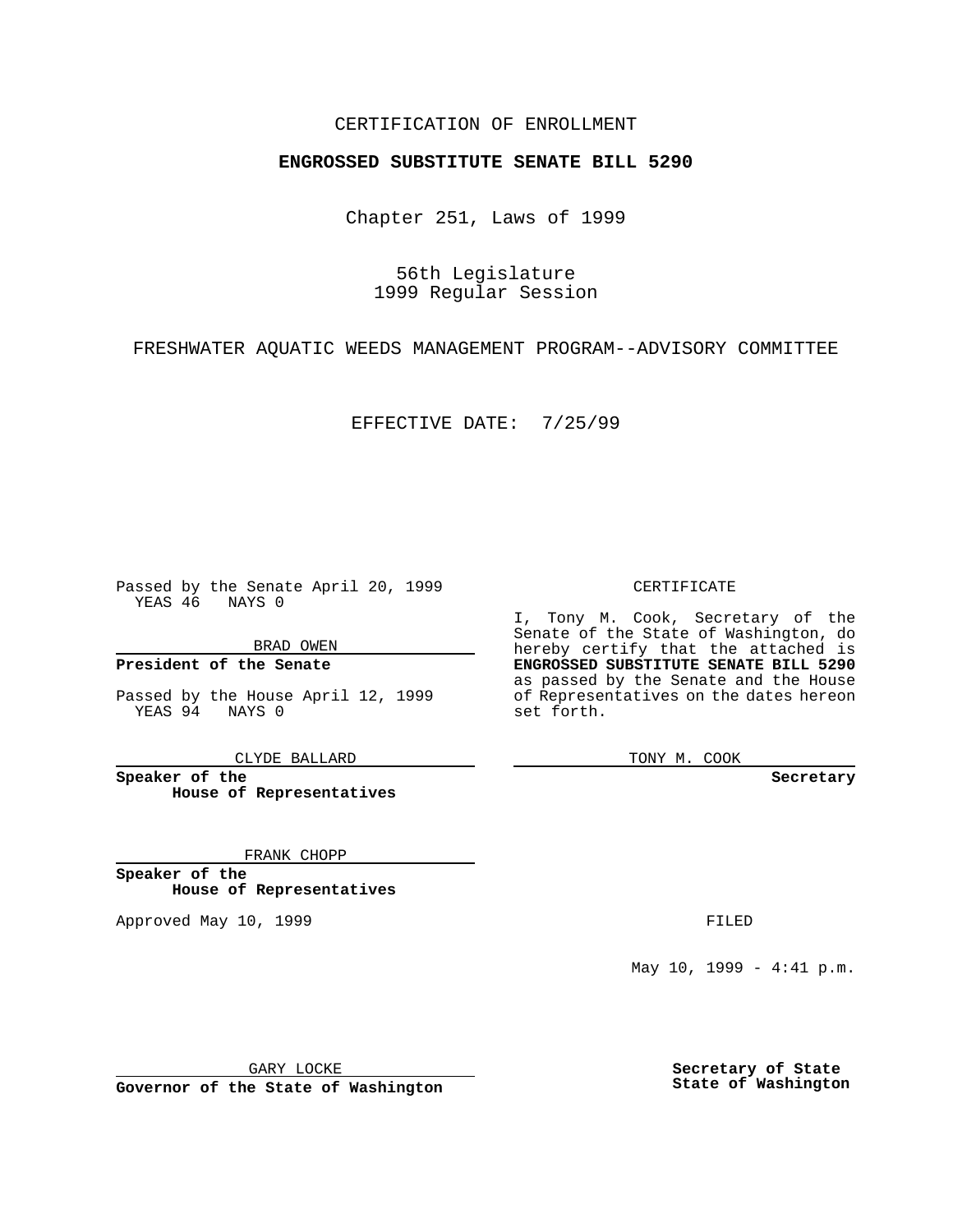## **ENGROSSED SUBSTITUTE SENATE BILL 5290** \_\_\_\_\_\_\_\_\_\_\_\_\_\_\_\_\_\_\_\_\_\_\_\_\_\_\_\_\_\_\_\_\_\_\_\_\_\_\_\_\_\_\_\_\_\_\_

\_\_\_\_\_\_\_\_\_\_\_\_\_\_\_\_\_\_\_\_\_\_\_\_\_\_\_\_\_\_\_\_\_\_\_\_\_\_\_\_\_\_\_\_\_\_\_

### AS AMENDED BY THE HOUSE

Passed Legislature - 1999 Regular Session

#### **State of Washington 56th Legislature 1999 Regular Session**

**By** Senate Committee on Environmental Quality & Water Resources (originally sponsored by Senators Fraser, Swecker, Winsley, Fairley, Franklin, Morton, Prentice, Spanel, Jacobsen, Honeyford, Oke and Rasmussen)

Read first time 02/17/1999.

1 AN ACT Relating to the freshwater aquatic weeds management program; 2 amending RCW 43.21A.660; and adding a new section to chapter 43.21A 3 RCW.

4 BE IT ENACTED BY THE LEGISLATURE OF THE STATE OF WASHINGTON:

5 **Sec. 1.** RCW 43.21A.660 and 1996 c 190 s 1 are each amended to read 6 as follows:

7 Funds in the freshwater aquatic weeds account may be appropriated 8 to the department of ecology to develop a freshwater aquatic weeds 9 management program  $((\pm \sigma))$ . Funds shall be expended as follows:

10 (1) ((<del>Issue</del>)) No less than two-thirds of the appropriated funds 11 shall be issued as grants to (a) cities, counties, tribes, special 12 purpose districts, and state agencies to prevent, remove, reduce, or 13 manage excessive freshwater aquatic weeds; (b) fund demonstration or 14 pilot projects consistent with the purposes of this section; and (c) 15 fund hydrilla eradication activities in waters of the state. Except 16 for hydrilla eradication activities, such grants shall only be issued 17 for lakes, rivers, or streams with a public boat launching ramp or 18 which are designated by the department of fish and wildlife for fly-